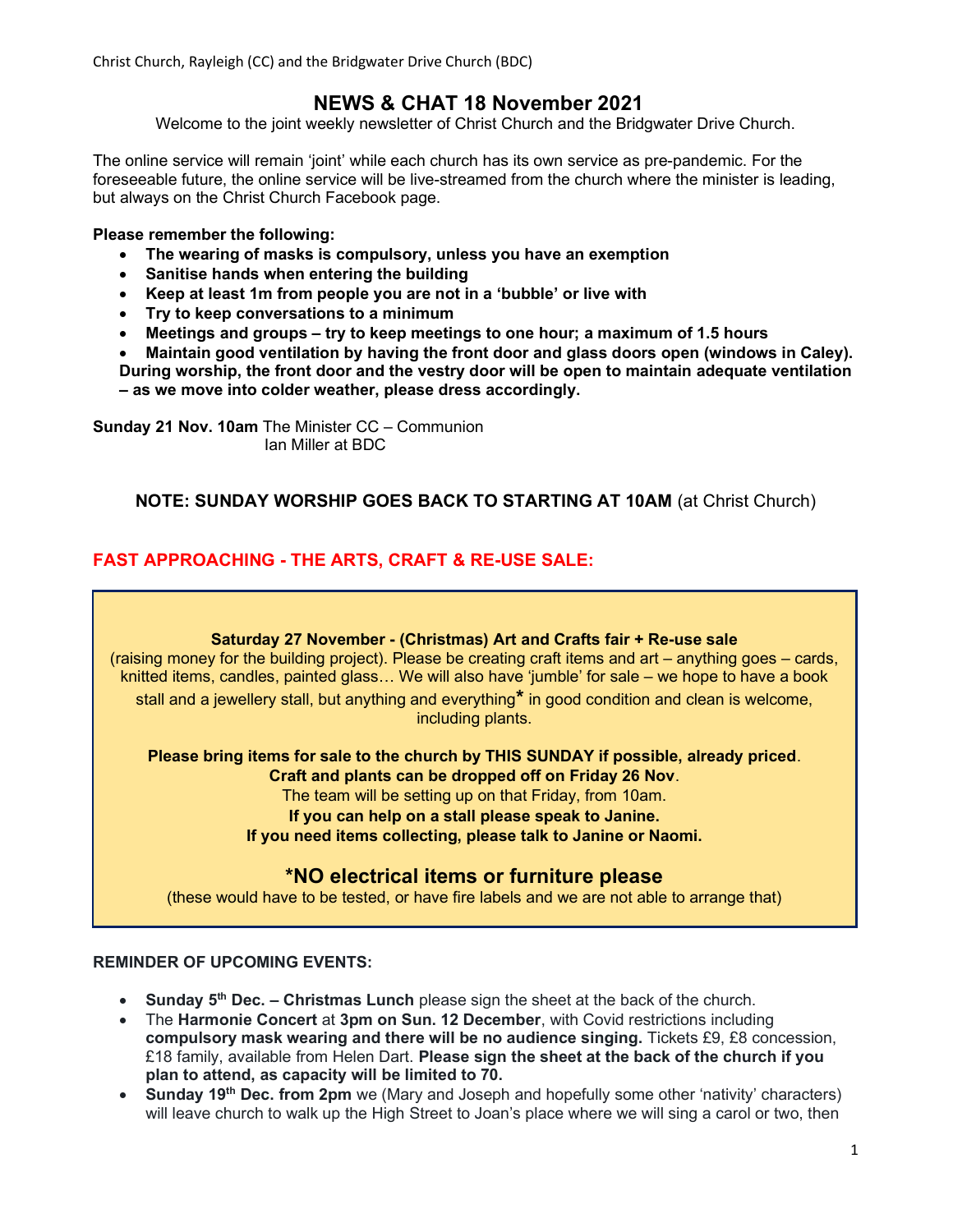down the High Street to Ernie H, and back to the church for 3pm, where we will sing some carols OUTSIDE, and then go into the church for refreshments. Please support this new event. The town Light Switch-On has been cancelled again, so this is an opportunity for Christmas witness in the High Street.

**Christingle will take place at 3pm on 24<sup>th</sup> Dec.** This will be Covid-secure (details to follow nearer the time).

We agreed to sign up to the Welcome Directory. There are three short, related videos about leaving prison you can watch here:

Hopes - https://youtu.be/kEX7VqTlRhA Connections - https://youtu.be/7guUp7s99yI Community - https://youtu.be/ntr\_marHbKg If you would like to do the Prisons Awareness online course, register here: https://www.welcomedirectory.org.uk/Prisons-Awareness-Course.php

## Prayer Triplets

Prayer is one of the most vital ministries of any growing church. 'A Church that prays together, stays together. Where prayer is passed by, the church will die'. A Prayer Triplet is simply 3 (or could be 2 or 4) people meeting together at a mutually convenient time, to pray together. Many of you may remember being part of a prayer triplet some years ago, and there is a suggestion to restart this excellent ministry in our church once again.

How would it work? As before, it would be up to each prayer triplet to arrange where and how often they would meet (e.g. fortnightly or monthly), obviously in a Covid-secure way.

There would be 'points for prayer' given to each triplet group on a regular basis, eg for specific needs, seeking guidance for our future as a church community, global issues, the church building work, prayer concerns from the monthly prayer sheet and the blue folder etc.

An example of how to pray in a small group could also be given so that each person is comfortable and at ease with their prayers, thus avoiding the 'I don't know how to pray' concerns.

That's about all there is to it!!

If you would like to be part of a triplet, please could you let me know, so we can gauge interest and start to organise triplets. It would be helpful for organising, if you could say if you would want to be linked by people who live near you, or by people you would feel comfortable praying with (perhaps with their names). Thank you. Gwyneth

## TIPS & IDEAS

This week is Interfaith Week. The Aims of the week are to:

- Strengthen good inter faith relations at all levels
- Increase awareness of the different and distinct faith communities in the UK, in particular celebrating and building on the contribution which their members make to their neighbourhoods and to wider society
- Increase understanding between people of religious and non-religious beliefs









Try learning about other faiths and their festivals. Hindus and Sikhs in particular have festivals of light around this time of year. And pray for understanding between faiths.